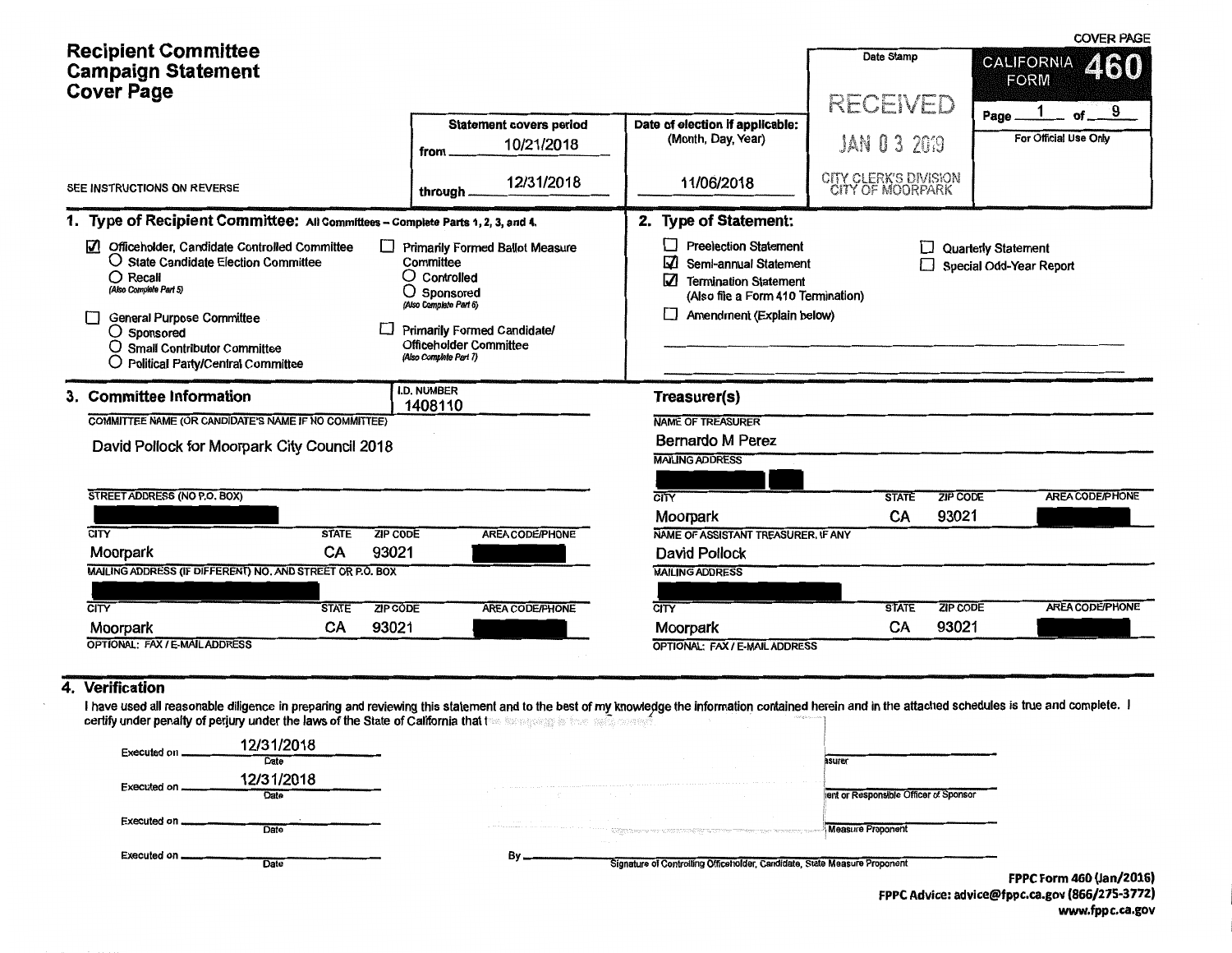## Recipient Committee Campaign Statement Cover Page - Part 2



| NAME OF OFFICEHOLDER OR CANDIDATE                                                                                                                                                                                                                |                                           |
|--------------------------------------------------------------------------------------------------------------------------------------------------------------------------------------------------------------------------------------------------|-------------------------------------------|
| David Pollock                                                                                                                                                                                                                                    |                                           |
| OFFICE SOUGHT OR HELD (INCLUDE LOCATION AND DISTRICT NUMBER IF APPLICABLE)                                                                                                                                                                       |                                           |
|                                                                                                                                                                                                                                                  |                                           |
| Member of the City Council, Moorpark<br>RESIDENTIAL/BUSINESS ADDRESS (NO, AND STREET)                                                                                                                                                            | <b>CITY</b><br><b>STATE</b><br><b>ZIP</b> |
|                                                                                                                                                                                                                                                  |                                           |
|                                                                                                                                                                                                                                                  | Moorpark CA 93021                         |
| <b>Related Committees Not Included in this Statement:</b> List any committees<br>not included in this statement that are controlled by you or are primarily formed to receive<br>contributions or make expenditures on behalf of your candidacy. |                                           |
| <b>COMMITTEE NAME</b>                                                                                                                                                                                                                            | <b>I.D. NUMBER</b>                        |
|                                                                                                                                                                                                                                                  |                                           |
| <b>NAME OF TREASURER</b>                                                                                                                                                                                                                         | <b>CONTROLLED COMMITTEE?</b>              |
|                                                                                                                                                                                                                                                  | ן YES<br><b>NO</b>                        |
| <b>COMMITTEE ADDRESS</b><br>STREET ADDRESS (NO P.O. BOX)                                                                                                                                                                                         |                                           |
| <b>CITY</b><br><b>ZIP CODE</b><br><b>STATE</b>                                                                                                                                                                                                   | <b>AREA CODE/PHONE</b>                    |
| <b>COMMITTEE NAME</b>                                                                                                                                                                                                                            | <b>I.D. NUMBER</b>                        |
|                                                                                                                                                                                                                                                  |                                           |
| <b>NAME OF TREASURER</b>                                                                                                                                                                                                                         | <b>CONTROLLED COMMITTEE?</b>              |
|                                                                                                                                                                                                                                                  | ר YES<br>I NO                             |
| <b>COMMITTEE ADDRESS</b><br>STREET ADDRESS (NO P.O. BOX)                                                                                                                                                                                         |                                           |
| <b>CITY</b><br><b>STATE</b>                                                                                                                                                                                                                      | <b>ZIP CODE</b><br><b>AREA CODE/PHONE</b> |

## 6. Primarily Formed Ballot Measure Committee

NAME OF BALLOT MEASURE

| <b>BALLOT NO. OR LETTER</b> | <b>JURISDICTION</b> | SUPPORT<br>OPPOSE |
|-----------------------------|---------------------|-------------------|
|-----------------------------|---------------------|-------------------|

Identify the controlling officeholder, candidate, or state measure proponent, if any.

NAME OF OFFICEHOLDER, CANDIDATE, OR PROPONENT

| OFFICE SOUGHT OR HELD | <b>DISTRICT NO. IF ANY</b> |
|-----------------------|----------------------------|
|                       |                            |
|                       |                            |

7. Primarily Formed Candidate/Officeholder Committee Listnames of officeholder(s) or candidate(s) for which this committee is primarily formed.

| NAME OF OFFICEHOLDER OR CANDIDATE | OFFICE SOUGHT OR HELD | <b>SUPPORT</b><br><b>OPPOSE</b> |
|-----------------------------------|-----------------------|---------------------------------|
| NAME OF OFFICEHOLDER OR CANDIDATE | OFFICE SOUGHT OR HELD | <b>SUPPORT</b><br><b>OPPOSE</b> |
| NAME OF OFFICEHOLDER OR CANDIDATE | OFFICE SOUGHT OR HELD | <b>SUPPORT</b><br><b>OPPOSE</b> |
| NAME OF OFFICEHOLDER OR CANDIDATE | OFFICE SOUGHT OR HELD | <b>SUPPORT</b><br><b>OPPOSE</b> |

Attach continuation sheets if necessary

Page  $2$  of  $-$ 

9

FPPC Form 460 (Jan/2016) FPPC Advice: advice@fppc.ca.gov (866/275-3772) www.fppc.ca.gov

COVER PAGE - PART 2  $i$ **CALIFORNIA** 

**FORM**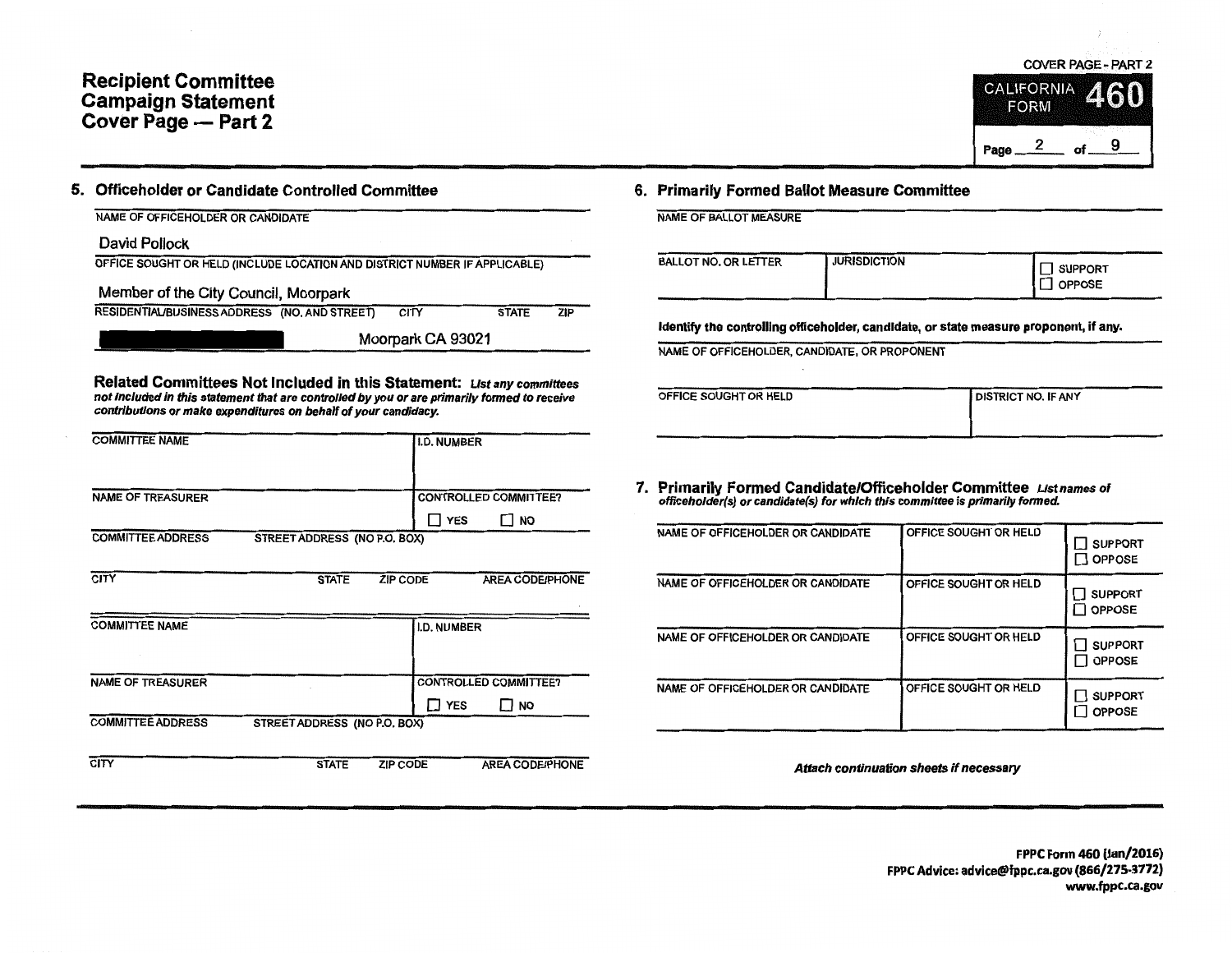| <b>Campaign Disclosure Statement</b>                                  | Amounts may be rounded                                            |                                                                                                |           |                                              | <b>SUMMARY PAGE</b>                                                                  |  |
|-----------------------------------------------------------------------|-------------------------------------------------------------------|------------------------------------------------------------------------------------------------|-----------|----------------------------------------------|--------------------------------------------------------------------------------------|--|
| <b>Summary Page</b>                                                   | to whole dollars.                                                 |                                                                                                | from      | <b>Statement covers period</b><br>10/21/2018 | CALIFORNIA<br><b>460</b><br><b>FORM</b>                                              |  |
| SEE INSTRUCTIONS ON REVERSE                                           |                                                                   |                                                                                                | through   | 12/31/2018                                   | of $9$<br>3<br>Page _                                                                |  |
| <b>NAME OF FILER</b>                                                  |                                                                   |                                                                                                |           |                                              | <b>I.D. NUMBER</b>                                                                   |  |
| David Pollock                                                         |                                                                   |                                                                                                |           |                                              | 1408110                                                                              |  |
| <b>Contributions Received</b>                                         | Column A<br><b>TOTAL THIS PERIOD</b><br>(FROM ATTACHED SCHEDULES) | <b>Column B</b><br><b>CALENDAR YEAR</b><br>TOTAL TO DATE                                       |           |                                              | <b>Calendar Year Summary for Candidates</b><br>Running in Both the State Primary and |  |
|                                                                       | 3,350.00                                                          |                                                                                                | 28,719.44 | <b>General Elections</b>                     |                                                                                      |  |
|                                                                       | 0                                                                 |                                                                                                | 0         |                                              | 1/1 through 6/30<br>7/1 to Date                                                      |  |
| 3.                                                                    | 3,350.00                                                          |                                                                                                | 28,719.44 | 20. Contributions<br>Received                |                                                                                      |  |
|                                                                       | 150.00                                                            |                                                                                                | 150.00    | 21. Expenditures                             |                                                                                      |  |
| 5.                                                                    | 3,500.00                                                          |                                                                                                | 28,869.44 | Made                                         | $s$ $s$                                                                              |  |
|                                                                       |                                                                   |                                                                                                |           |                                              |                                                                                      |  |
| <b>Expenditures Made</b>                                              |                                                                   |                                                                                                |           | <b>Expenditure Limit Summary for State</b>   |                                                                                      |  |
|                                                                       | 15,044.30                                                         |                                                                                                | 28,719.44 | <b>Candidates</b>                            |                                                                                      |  |
|                                                                       | 0                                                                 |                                                                                                | 0         |                                              | 22. Cumulative Expenditures Made*                                                    |  |
|                                                                       |                                                                   |                                                                                                | 28,719.44 |                                              | (If Subject to Voluntary Expenditure Limit)                                          |  |
|                                                                       | 0<br>and the state of the state                                   |                                                                                                | 0         | Date of Election                             | <b>Total to Date</b>                                                                 |  |
|                                                                       | 0                                                                 |                                                                                                | 0         | (mm/dd/yy)                                   |                                                                                      |  |
|                                                                       | 15,044.30                                                         |                                                                                                | 28,719.44 |                                              |                                                                                      |  |
| <b>Current Cash Statement</b>                                         |                                                                   |                                                                                                |           |                                              |                                                                                      |  |
| 12. Beginning Cash Balance  Previous Summary Page, Line 16            | 11,694.30                                                         | To calculate Column B.                                                                         |           |                                              |                                                                                      |  |
|                                                                       | 3,350.00                                                          | add amounts in Column                                                                          |           |                                              |                                                                                      |  |
|                                                                       | 0                                                                 | A to the corresponding<br>amounts from Column B                                                |           | reported in Column B.                        | *Amounts in this section may be different from amounts                               |  |
|                                                                       | 15,044.30                                                         | of your last report. Some<br>amounts in Column A may                                           |           |                                              |                                                                                      |  |
| 16. ENDING CASH BALANCE Add Lines 12 + 13 + 14, then subtract Line 15 | 0.00<br>-S                                                        | be negative figures that                                                                       |           |                                              |                                                                                      |  |
| If this is a termination statement. Line 16 must be zero.             |                                                                   | should be subtracted from<br>previous period amounts. If                                       |           |                                              |                                                                                      |  |
|                                                                       | 0                                                                 | this is the first report being<br>filed for this calendar year,<br>only carry over the amounts |           |                                              |                                                                                      |  |
| <b>Cash Equivalents and Outstanding Debts</b>                         |                                                                   | from Lines 2, 7, and 9 (if<br>any).                                                            |           |                                              |                                                                                      |  |
|                                                                       | 0                                                                 |                                                                                                |           |                                              |                                                                                      |  |
|                                                                       | 0                                                                 |                                                                                                |           |                                              | FPPC Form 460 (Jan/2016)                                                             |  |
|                                                                       |                                                                   |                                                                                                |           |                                              | FPPC Advice: advice@fppc.ca.gov (866/275-3772)                                       |  |

 $\sim$   $\sim$ 

 $\sim 100$ 

FPPC Advice: advice@fppc.ca.gov (866/275-3772) www.fppc.ca.gov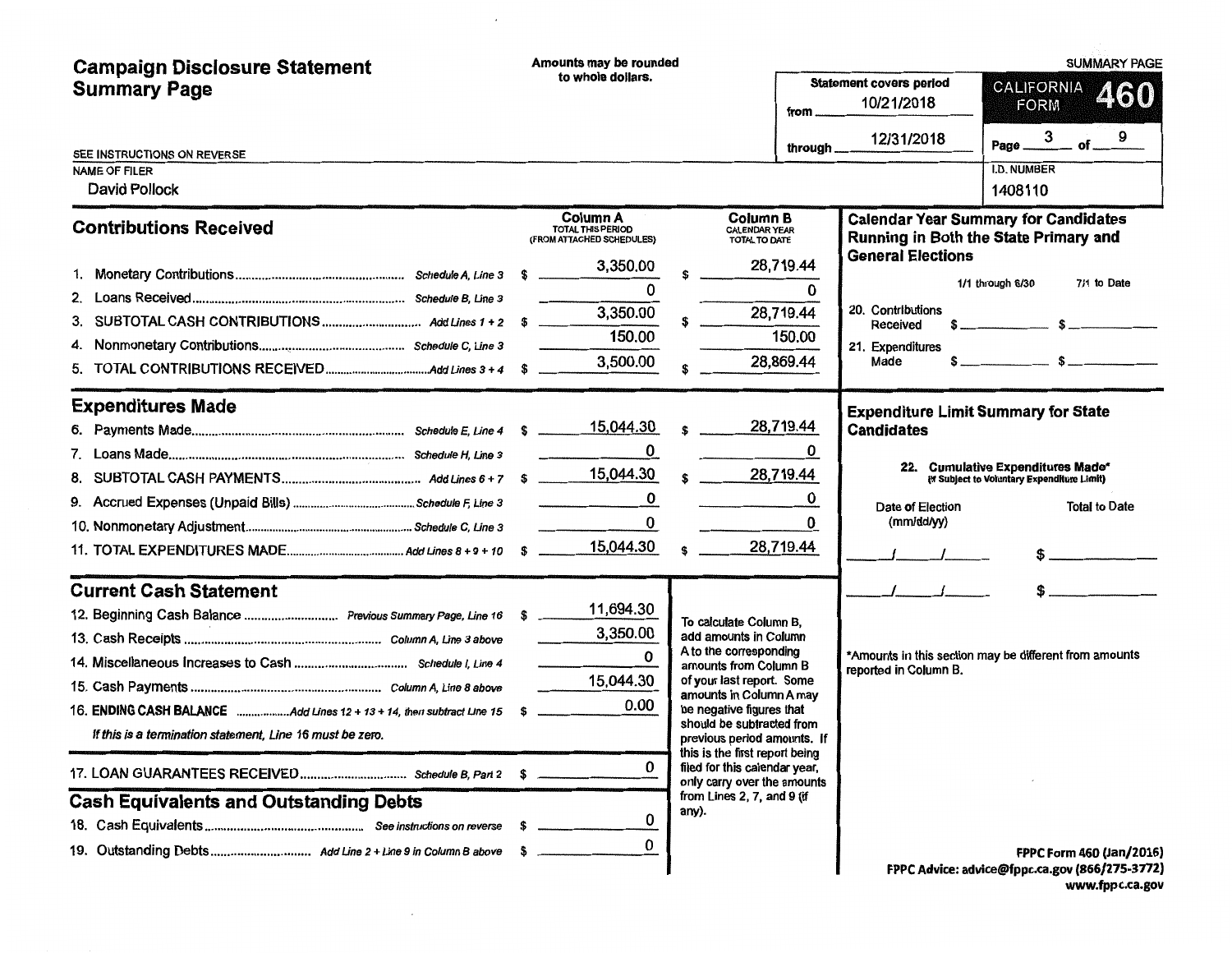Schedule A **Amounts may be rounded** 

SCHEDULE A

| SEE INSTRUCTIONS ON REVERSE                  | <b>Monetary Contributions Received</b>                                                                                                                                                                                                  |                                                                     | to whole dollars.                                                                                          | <b>Statement covers period</b><br>from<br>through      | 10/21/2018<br>12/31/2018                                                | <b>CALIFORNIA</b><br>460<br><b>FORM</b><br>of $9$<br>4<br>Page_                                    |                                                 |
|----------------------------------------------|-----------------------------------------------------------------------------------------------------------------------------------------------------------------------------------------------------------------------------------------|---------------------------------------------------------------------|------------------------------------------------------------------------------------------------------------|--------------------------------------------------------|-------------------------------------------------------------------------|----------------------------------------------------------------------------------------------------|-------------------------------------------------|
| <b>NAME OF FILER</b><br><b>David Pollock</b> |                                                                                                                                                                                                                                         |                                                                     |                                                                                                            |                                                        |                                                                         | <b>I.D. NUMBER</b><br>1408110                                                                      |                                                 |
| <b>DATE</b><br><b>RECEIVED</b>               | FULL NAME, STREET ADDRESS AND ZIP CODE OF CONTRIBUTOR<br>(IF COMMITTEE, ALSO ENTER I.D. NUMBER)                                                                                                                                         | <b>CONTRIBUTOR</b><br>CODE *                                        | IF AN INDIVIDUAL, ENTER<br><b>OCCUPATION AND EMPLOYER</b><br>(IF SELF-EMPLOYED, ENTER NAME<br>OF BUSINESS) | <b>AMOUNT</b><br><b>RECEIVED THIS</b><br><b>PERIOD</b> | <b>CUMULATIVE TO DATE</b><br><b>CALENDAR YEAR</b><br>(JAN. 1 - DEC. 31) |                                                                                                    | PER ELECTION<br><b>TO DATE</b><br>(IF REQUIRED) |
| 10/24/2018                                   | Jan Dietrick<br>108 Orchard Drive<br>Ventura CA 93001                                                                                                                                                                                   | <b>DIND</b><br>$\Box$ COM<br>Потн<br>$\Box$ PTY<br>$\square$ scc    | President<br>Rincon-Vitova<br>Insectaries                                                                  | 150                                                    | 150                                                                     |                                                                                                    |                                                 |
| 10/26/2018                                   | Soouthwest Reginal Council of Carpenters<br>533 S. Fremont Avenue, 10th Floor<br>Los Angeles CA 90071                                                                                                                                   | <b>TIND</b><br><b>17</b> сом<br>⊟отн<br>$\Box$ PTY<br>$\square$ scc | FPPC #870169                                                                                               | 750                                                    | 750                                                                     |                                                                                                    |                                                 |
| 10/27/2018                                   | $\frac{1}{2}$ .<br>Josephine Lucey<br>857 Helena Drive<br>Sunyvale CA 94087                                                                                                                                                             | <b>ZIND</b><br>$\Box$ COM<br>□отн<br>$\square$ PTY<br>$\square$ scc | Retired                                                                                                    | 250                                                    |                                                                         | 250                                                                                                |                                                 |
| 10/27/2018                                   | Dianna Dingman<br>12692 Hillside Drive<br>Moorpark CA 93021                                                                                                                                                                             | <b>ZIND</b><br>$\Box$ COM<br>□ОТН<br>$\Box$ PTY<br>$\square$ scc    | Realtor<br>Dianna Dingman Realtor                                                                          | 500                                                    |                                                                         | 500                                                                                                |                                                 |
| 11/09/2018                                   | <b>BIA of Souther CA PAC</b><br>515 S. Figueroa Street, Suite 1110<br>Los Angeles CA 90071                                                                                                                                              | $\square$ IND<br>☑сом<br>$\Box$ oth<br>$\Box$ PTY<br>$\square$ scc  | 741733FPPC #                                                                                               | 500                                                    |                                                                         | 500                                                                                                |                                                 |
|                                              |                                                                                                                                                                                                                                         |                                                                     | <b>SUBTOTAL \$</b>                                                                                         | 2,150                                                  |                                                                         |                                                                                                    |                                                 |
|                                              | <b>Schedule A Summary</b><br>1. Amount received this period - itemized monetary contributions.                                                                                                                                          |                                                                     |                                                                                                            | 3,150                                                  |                                                                         | *Contributor Codes<br>IND - Individual<br>COM -- Recipient Committee<br>(other than PTY or SCC)    |                                                 |
|                                              | 2. Amount received this period - unitemized monetary contributions of less than \$100 \$<br>3. Total monetary contributions received this period.<br>(Add Lines 1 and 2. Enter here and on the Summary Page, Column A, Line 1.)TOTAL \$ |                                                                     |                                                                                                            | 200<br>3,350                                           |                                                                         | OTH - Other (e.g., business entity)<br>PTY - Political Party<br>SCC -- Small Contributor Committee |                                                 |

FPPC Form 460 (Jan/2016) FPPC Advice: advice@fppc.ca.gov (866/275-3772) www.fppc.ca.gov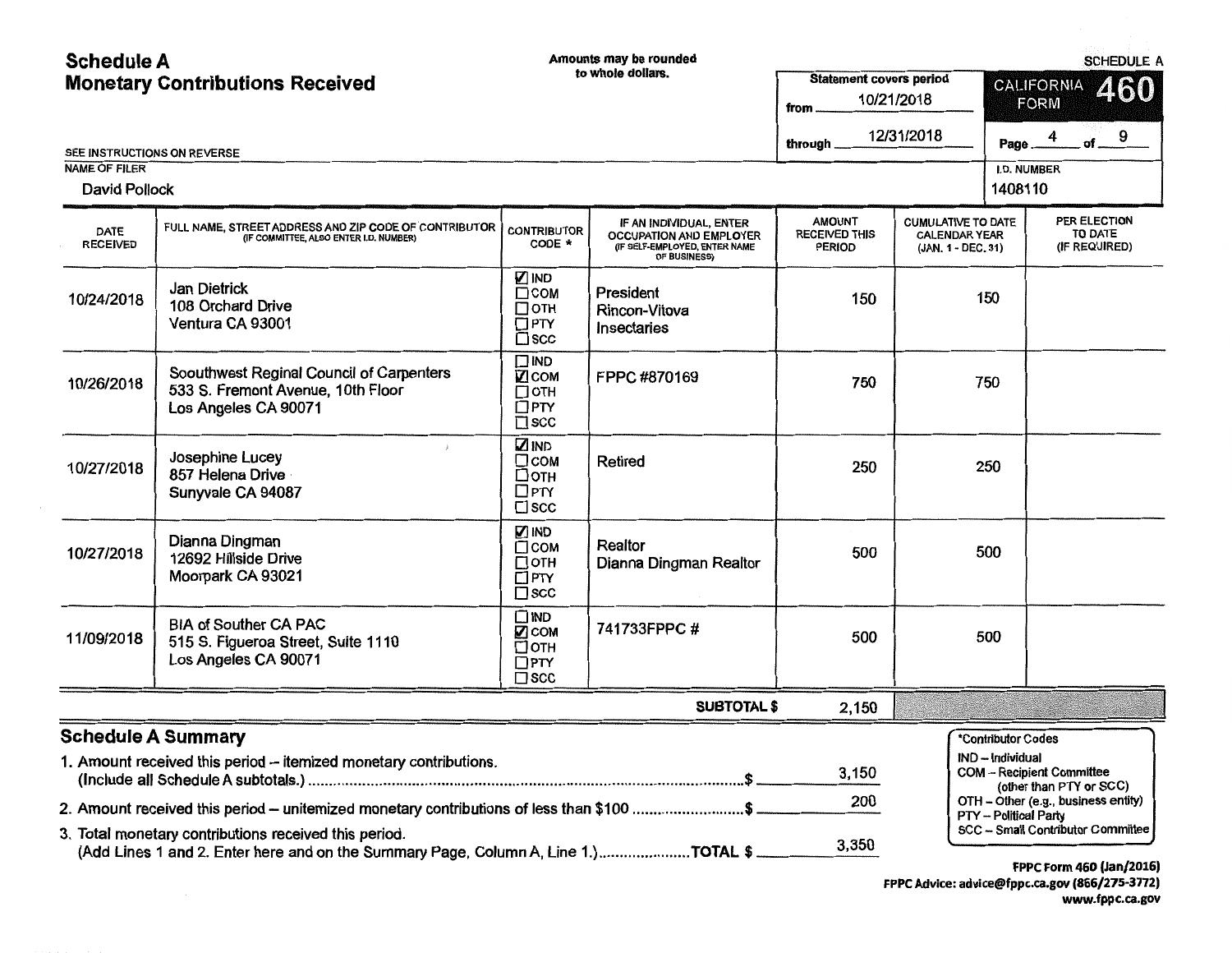| <b>Schedule A (Continuation Sheet)</b><br><b>Monetary Contributions Received</b> |                                                                                                 | Amounts may be rounded<br>to whole dollars.                                 |                                                                                                            | <b>Statement covers period</b>                         |                                                                         | SCHEDULE A (CONT.)<br><b>CALIFORNIA</b><br>460 |                                |                                                 |  |  |
|----------------------------------------------------------------------------------|-------------------------------------------------------------------------------------------------|-----------------------------------------------------------------------------|------------------------------------------------------------------------------------------------------------|--------------------------------------------------------|-------------------------------------------------------------------------|------------------------------------------------|--------------------------------|-------------------------------------------------|--|--|
|                                                                                  |                                                                                                 |                                                                             |                                                                                                            | 10/21/2018<br>from<br>through                          | 12/31/2018                                                              | <b>I.D. NUMBER</b>                             | <b>FORM</b><br>Page $5$ of $9$ |                                                 |  |  |
| <b>NAME OF FILER</b><br>David Pollock                                            |                                                                                                 |                                                                             |                                                                                                            |                                                        |                                                                         | 1408110                                        |                                |                                                 |  |  |
| <b>DATE</b><br><b>RECEIVED</b>                                                   | FULL NAME, STREET ADDRESS AND ZIP CODE OF CONTRIBUTOR<br>(IF COMMITTEE, ALSO ENTER I.D. NUMBER) | <b>CONTRIBUTOR</b><br>CODE *                                                | IF AN INDIVIDUAL, ENTER<br><b>OCCUPATION AND EMPLOYER</b><br>(IF SELF-EMPLOYED, ENTER NAME<br>OF BUSINESS) | <b>AMOUNT</b><br><b>RECEIVED THIS</b><br><b>PERIOD</b> | <b>CUMULATIVE TO DATE</b><br><b>CALENDAR YEAR</b><br>(JAN. 1 - DEC. 31) |                                                |                                | PER ELECTION<br><b>TO DATE</b><br>(IF REQUIRED) |  |  |
| 11/09/2018                                                                       | CA Association of Realtors PAC<br>525 S Virgil Avenue<br>Los Angeles CA 90020                   | $\square$ IND<br>$2$ COM<br>$\Box$ OTH<br>$\Box$ PTY<br>$\square$ scc       | FPPC #890106                                                                                               | 1,000                                                  | 1,000                                                                   |                                                |                                |                                                 |  |  |
|                                                                                  |                                                                                                 | $\square$ IND<br>$\Box$ COM<br>$\square$ OTH<br>$\Box$ PTY<br>$\square$ scc |                                                                                                            |                                                        |                                                                         |                                                |                                |                                                 |  |  |
|                                                                                  |                                                                                                 | $\square$ IND<br>$\Box$ COM<br>□отн<br>$\Box$ PTY<br>$\square$ scc          |                                                                                                            |                                                        |                                                                         |                                                |                                |                                                 |  |  |
|                                                                                  |                                                                                                 | $\Box$ IND<br>□сом<br>□отн<br>$\Box$ PTY<br>$\square$ scc                   |                                                                                                            |                                                        |                                                                         |                                                |                                |                                                 |  |  |
|                                                                                  |                                                                                                 | $\square$ IND<br>$\Box$ COM<br>□отн<br><b>OPTY</b><br>$\square$ scc         |                                                                                                            |                                                        |                                                                         |                                                |                                |                                                 |  |  |
|                                                                                  |                                                                                                 |                                                                             | <b>SUBTOTAL \$</b>                                                                                         | 1,000                                                  |                                                                         |                                                |                                |                                                 |  |  |

\*Contributor Codes IND - Individual COM - Recipient Committee (other than PTY or SCC) OTH - Other {e.g., business entity) PTY - Political Party SCC - Small Contributor Committee

FPPC Form 460 (Jan/2016) FPPC Advice: advice@fppc.ca.gov (866/275-3772) www.fppc.ca.gov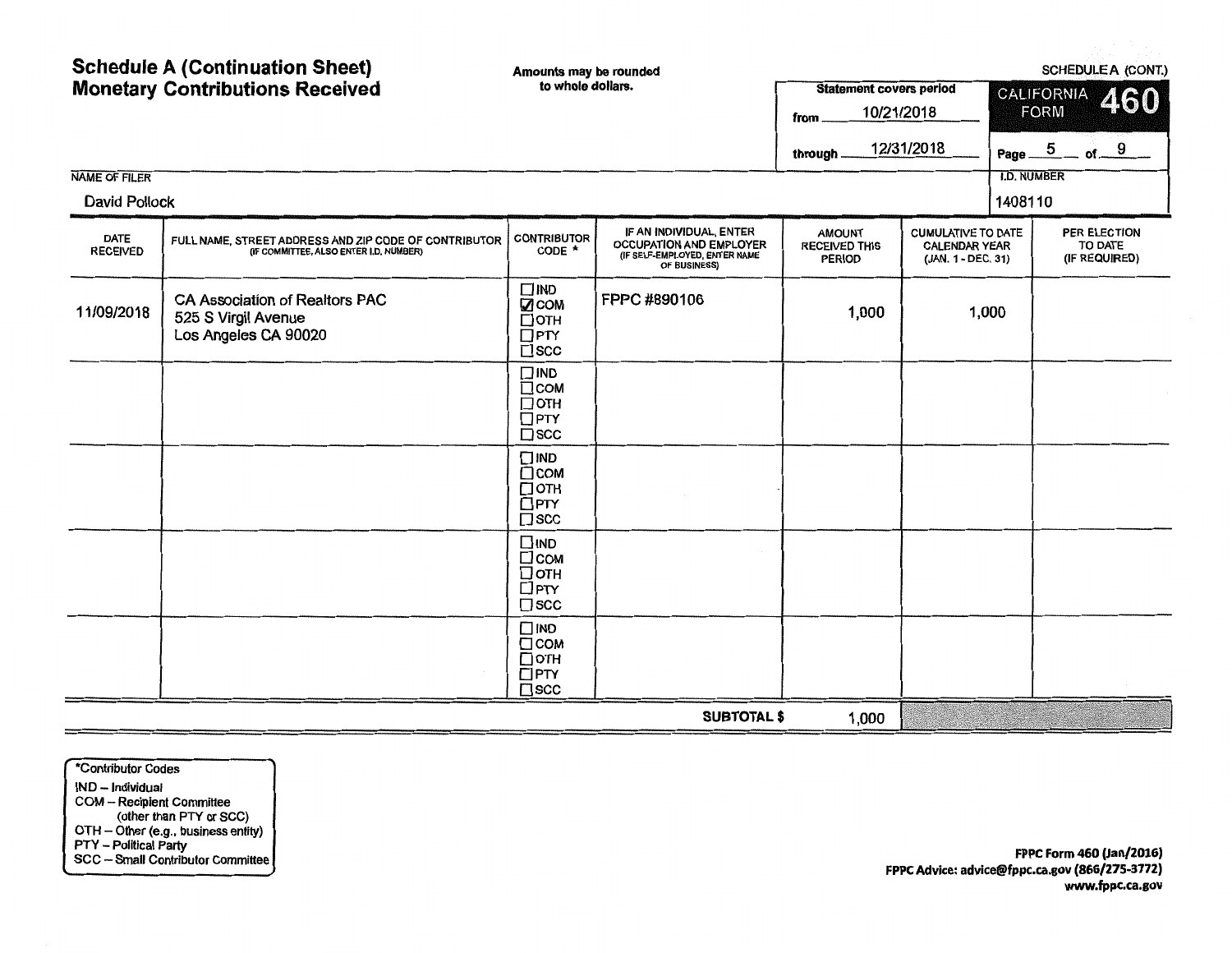| <b>Schedule C</b>              |                                                                                                                  |                                                                          | Amounts may be rounded                                                                                            |                                                   |                                        |                                              |                                                                          |                               |                                         | <b>SCHEDULE C</b>                        |
|--------------------------------|------------------------------------------------------------------------------------------------------------------|--------------------------------------------------------------------------|-------------------------------------------------------------------------------------------------------------------|---------------------------------------------------|----------------------------------------|----------------------------------------------|--------------------------------------------------------------------------|-------------------------------|-----------------------------------------|------------------------------------------|
|                                | <b>Nonmonetary Contributions Received</b>                                                                        |                                                                          | to whole dollars.<br>from                                                                                         |                                                   |                                        | <b>Statement covers period</b><br>10/21/2018 |                                                                          |                               | <b>CALIFORNIA</b><br>460<br><b>FORM</b> |                                          |
| <b>NAME OF FILER</b>           | SEE INSTRUCTIONS ON REVERSE                                                                                      |                                                                          |                                                                                                                   |                                                   | <b>through</b>                         | 12/31/2018                                   |                                                                          | Page_                         | $6\overline{6}$                         | of $-9$                                  |
| <b>David Pollock</b>           |                                                                                                                  |                                                                          |                                                                                                                   |                                                   |                                        |                                              |                                                                          | <b>I.D. NUMBER</b><br>1408110 |                                         |                                          |
| <b>DATE</b><br><b>RECEIVED</b> | FULL NAME, STREET ADDRESS AND<br><b>ZIP CODE OF CONTRIBUTOR</b><br>(IF COMMITTEE, ALSO ENTER I.D. NUMBER)        | <b>CONTRIBUTOR</b><br>CODE *                                             | IF AN INDIVIDUAL, ENTER<br><b>OCCUPATION AND EMPLOYER</b><br>(IF SELF-EMPLOYED, ENTER<br><b>NAME OF BUSINESS)</b> | <b>DESCRIPTION OF</b><br><b>GOODS OR SERVICES</b> | AMOUNT/<br><b>FAIR MARKET</b><br>VALUE |                                              | <b>CUMULATIVE TO</b><br>DATE<br><b>CALENDAR YEAR</b><br>(JAN 1 - DEC 31) |                               |                                         | PER ELECTION<br>TO DATE<br>(IF REQUIRED) |
| 11/9/2018                      | Elliot R. Gallahan<br>115 W. California Blvd., Suite 545<br>Pasadena CA 91105                                    | <b>ZIND</b><br>$\Box$ COM<br>$\Box$ OTH<br>$\Box$ PTY<br>$\square$ scc   | Owner<br><b>Gallahan Realty</b><br><b>Services</b>                                                                | Office space                                      |                                        | 150                                          |                                                                          | 150                           |                                         |                                          |
|                                |                                                                                                                  | $\square$ IND<br>$\Box$ COM<br>$\Box$ OTH<br>$\Box$ PTY<br>$\square$ scc |                                                                                                                   |                                                   |                                        |                                              |                                                                          |                               |                                         |                                          |
|                                |                                                                                                                  | $\square$ IND<br>$\Box$ COM<br>$\Box$ OTH<br>$\Box$ PTY<br>$\square$ scc |                                                                                                                   |                                                   |                                        |                                              |                                                                          |                               |                                         |                                          |
|                                |                                                                                                                  | $\square$ IND<br>$\Box$ COM<br>$\Box$ OTH<br>$\Box$ PTY<br>$\square$ scc |                                                                                                                   |                                                   |                                        |                                              |                                                                          |                               |                                         |                                          |
|                                | Attach additional information on appropriately labeled continuation sheets.                                      |                                                                          |                                                                                                                   | <b>SUBTOTAL \$</b>                                |                                        | 150                                          |                                                                          |                               |                                         |                                          |
|                                | <b>Schedule C Summary</b>                                                                                        |                                                                          |                                                                                                                   |                                                   |                                        |                                              |                                                                          |                               |                                         |                                          |
|                                | 4. A monitor the contract that considerable interesting and consideration of the contract of the constant of the |                                                                          |                                                                                                                   |                                                   |                                        |                                              |                                                                          | *Contributor Codes<br>.       |                                         |                                          |

| 1. Amount received this period - itemized nonmonetary contributions.                                                                                   | 150 | IND – Individual<br><b>COM</b> - Recipient Committee                                     |
|--------------------------------------------------------------------------------------------------------------------------------------------------------|-----|------------------------------------------------------------------------------------------|
| 2. Amount received this period -- unitemized nonmonetary contributions of less than \$100 ………………………………\$                                               |     | (other than PTY or SCC)<br>OTH - Other (e.g., business entity)<br>PTY -- Political Party |
| 3. Total nonmonetary contributions received this period.<br>(Add Lines 1 and 2. Enter here and on the Summary Page, Column A, Lines 4 and 10.)TOTAL \$ | 150 | SCC - Small Contributor Committee                                                        |

FPPC Form 460 (Jan/2016) FPPC Advice: advice@fppc.ca.gov (866/275-3772) www.fppc.ca.gov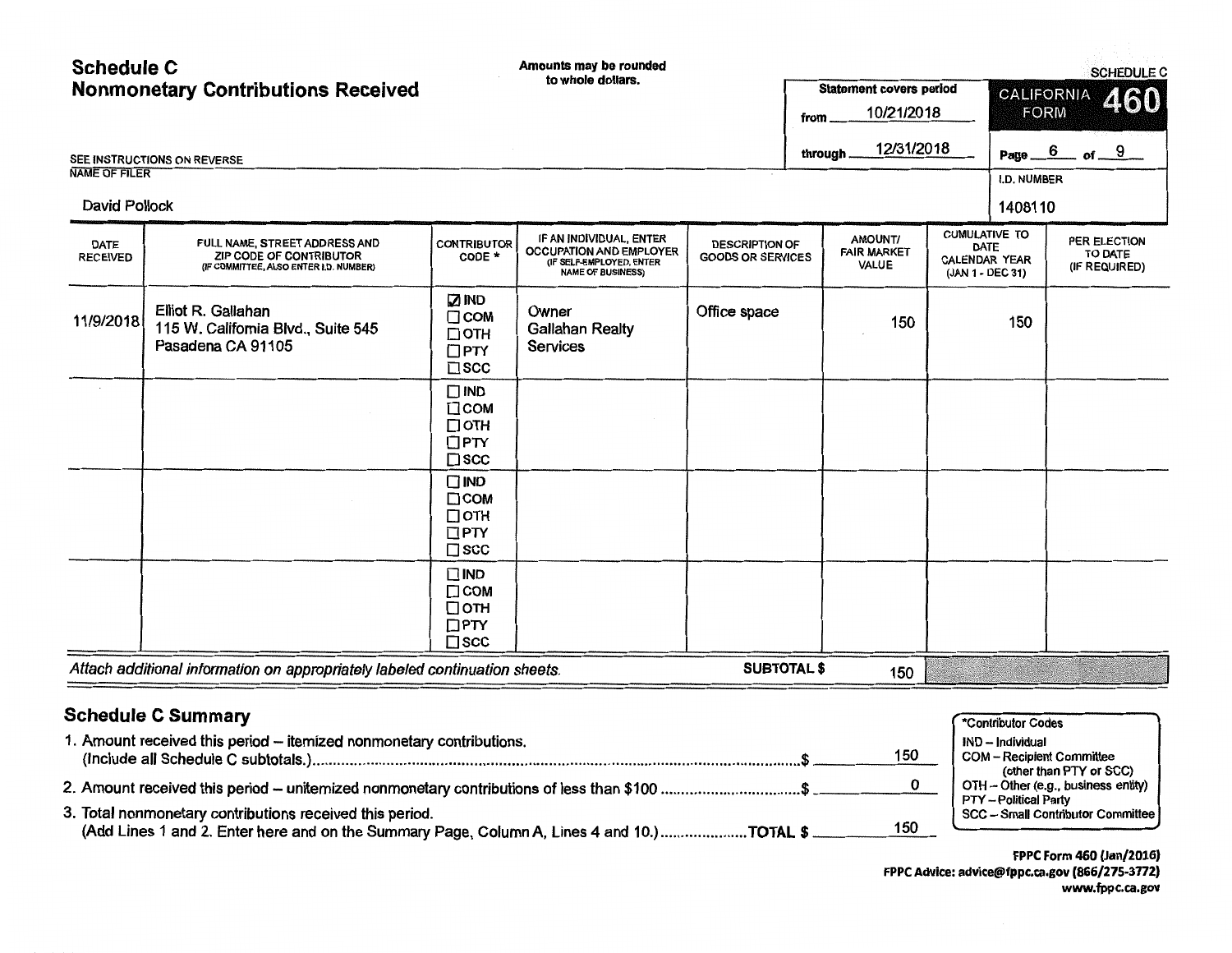| <b>Schedule D</b><br><b>Summary of Expenditures</b><br><b>Supporting/Opposing Other</b><br><b>Candidates, Measures and Committees</b> |                                                                                                           | Amounts may be rounded<br>to whole dollars.                                                      |                                     | <b>Statement covers period</b><br>10/21/2018<br>from | <b>SCHEDULE D</b><br><b>CALIFORNIA</b><br>460<br><b>FORM</b>            |                               |                                          |  |
|---------------------------------------------------------------------------------------------------------------------------------------|-----------------------------------------------------------------------------------------------------------|--------------------------------------------------------------------------------------------------|-------------------------------------|------------------------------------------------------|-------------------------------------------------------------------------|-------------------------------|------------------------------------------|--|
| SEE INSTRUCTIONS ON REVERSE                                                                                                           |                                                                                                           |                                                                                                  |                                     | 12/31/2018<br>through.                               |                                                                         | Page _                        | $\frac{7}{5}$ of $\frac{9}{5}$           |  |
| <b>NAME OF FILER</b><br><b>David Pollock</b>                                                                                          |                                                                                                           |                                                                                                  |                                     |                                                      |                                                                         | <b>I.D. NUMBER</b><br>1408110 |                                          |  |
| <b>DATE</b>                                                                                                                           | NAME OF CANDIDATE, OFFICE, AND DISTRICT, OR<br>MEASURE NUMBER OR LETTER AND JURISDICTION,<br>OR COMMITTEE | <b>TYPE OF PAYMENT</b>                                                                           | <b>DESCRIPTION</b><br>(IF REQUIRED) | <b>AMOUNT THIS</b><br><b>PERIOD</b>                  | <b>CUMULATIVE TO DATE</b><br><b>CALENDAR YEAR</b><br>(JAN. 1 - DEC. 31) |                               | PER ELECTION<br>TO DATE<br>(IF REQUIRED) |  |
| 12/31/2018                                                                                                                            | David Pollock for Moorpark City Council 2022<br>Moorpark CA 93021<br>$\mathbb{Z}$ Support                 | ☑<br>Monetary<br>Contribution<br>Nonmonetary<br>Contribution<br>Independent<br>П.<br>Expenditure |                                     | 9,292.90                                             |                                                                         | 9,292.90                      |                                          |  |
|                                                                                                                                       | $\Box$ Oppose<br>$\Box$ Support<br>Oppose                                                                 | Monetary<br>Contribution<br>Nonmonetary<br>Contribution<br>$\Box$ Independent<br>Expenditure     |                                     |                                                      |                                                                         |                               |                                          |  |
|                                                                                                                                       | $\Box$ Support<br>$\Box$ Oppose                                                                           | Monetary<br>Contribution<br>Nonmonetary<br>Contribution<br>Independent<br>П<br>Expenditure       |                                     |                                                      |                                                                         |                               |                                          |  |
|                                                                                                                                       |                                                                                                           |                                                                                                  | <b>SUBTOTAL \$</b>                  | 9,292.90                                             |                                                                         |                               |                                          |  |

# Schedule D Summary

|                                                                                                                                                     | 9,292.90 |
|-----------------------------------------------------------------------------------------------------------------------------------------------------|----------|
|                                                                                                                                                     | 0.00     |
| 3. Total contributions and independent expenditures made this period. (Add Lines 1 and 2. Do not enter on the Summary Page.)  TOTAL \$ 100 9.292.90 |          |

 $\alpha$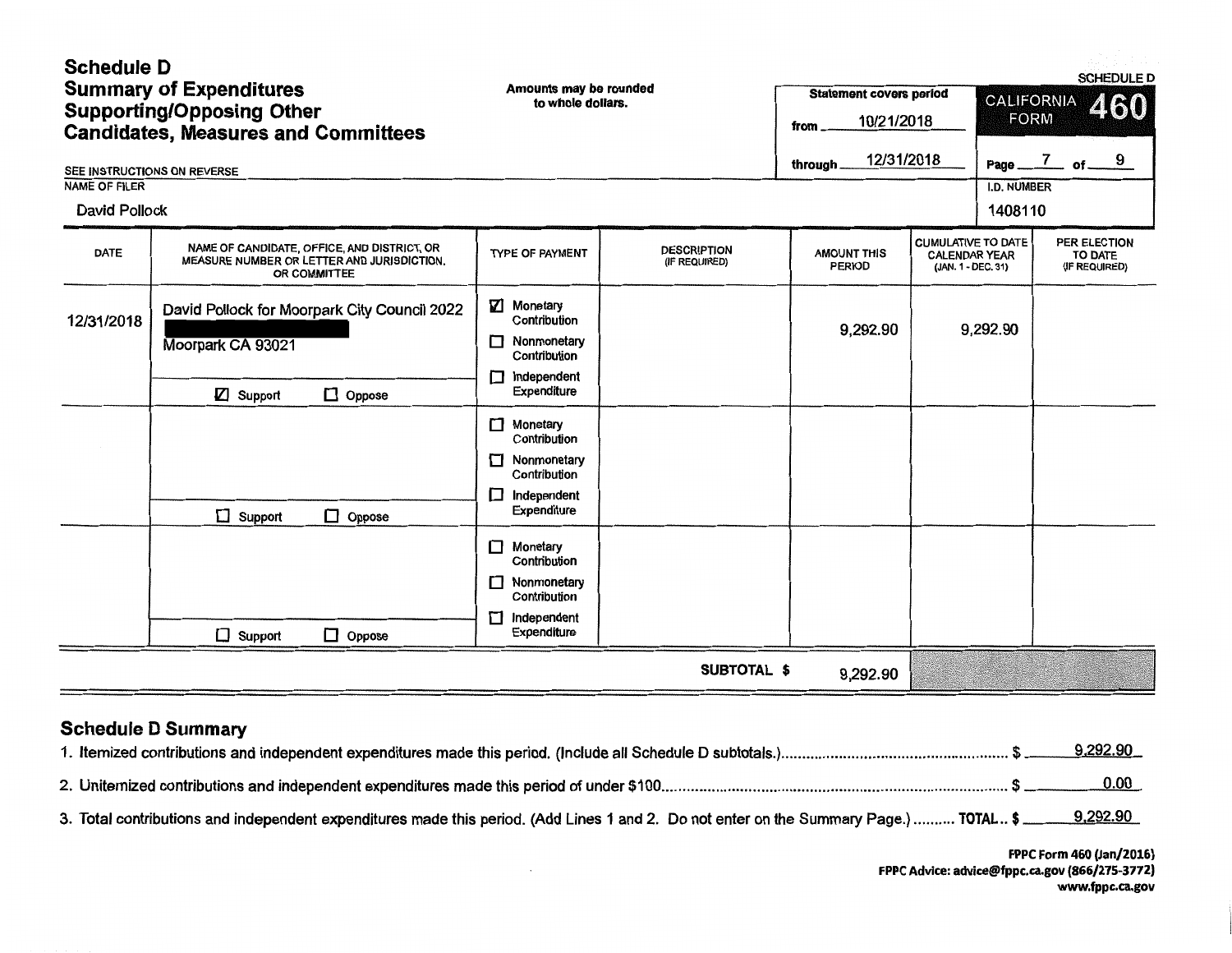| <b>Schedule E</b>           | Amounts may be rounded<br>to whole dollars. | <b>Statement covers period</b> | <b>SCHEDULE E</b><br>$\left \frac{\text{CALIFORNIA}}{\text{FORM}}\right $ 460 |
|-----------------------------|---------------------------------------------|--------------------------------|-------------------------------------------------------------------------------|
| <b>Payments Made</b>        |                                             | 10/21/2018<br>from             | <b>FORM</b>                                                                   |
| SEE INSTRUCTIONS ON REVERSE |                                             | 12/31/2018<br>through.         | Page                                                                          |
| <b>NAME OF FILER</b>        |                                             |                                | <b>I.D. NUMBER</b>                                                            |
| David Pollock               |                                             |                                | 1408110                                                                       |
|                             |                                             |                                |                                                                               |

CODES: If one of the following codes accurately describes the payment, you may enter the code. Otherwise, describe the payment.

CMP campaign paraphernalia/misc. <br>CNS campaign consultants and production costs and productions and appearances and appearances RFD returned contributions CNS campaign consultants (CNS campaign consultants and meetings and appearances and appearances of the meetings and appearances and appearances and the contributions contributions of the contributions of contributions cont CTB contribution (explain nonmonetary)\* OFC office expenses SAL campaign workers' salaries even civic donations examples the petition circulating CVC civic donations and production costs costs FIL candidate filing/ballot fees excluding the state of the PHO phone banks TRC candidate travel, lodging, and meals<br>TRS staff/spouse travel, lodging, and meals POL polling and survey research TRS staff/spouse travel, lodg FND fundraising events exercise that the POL polling and survey research TRS staff/spouse travel, lodging, and meals IND independent expenditure supporting/opposing others (explain)\* POS postage, delivery and messenger services TSF transfer between committees of the same candidate/sponsor<br>LEG legal defense of the same candidate/sponsor P LEG legal defense **PRO professional services (legal, accounting)** VOT voter registrational services (legal, accounting) LIT campaign literature and mailings PRT print ads WEB information technology costs (internet, e-mail)

| NAME AND ADDRESS OF PAYEE<br>(IF COMMITTEE, ALSO ENTER I.D. NUMBER)                                                        | CODE       | <b>DESCRIPTION OF PAYMENT</b><br>OR  | <b>AMOUNT PAID</b> |
|----------------------------------------------------------------------------------------------------------------------------|------------|--------------------------------------|--------------------|
| <b>Press Print</b><br>5085 Mission Hills Drive<br>Banning CA 90505                                                         | LIT        |                                      | 4,681.37           |
| <b>Facebook Ads</b>                                                                                                        | <b>WEB</b> |                                      | 206.09             |
| Victoria Perez<br>4627 Bella Vista Drive<br>Moorpark CA 93021                                                              |            | Reimbursement of volunteer meals (2) | 123.00             |
| * Payments that are contributions or independent expenditures must also be summarized on Schedule D.<br><b>SUBTOTAL \$</b> |            |                                      | 5,010.46           |

#### Schedule E Summary

|                                                                                                                                       | 14,960.13 |
|---------------------------------------------------------------------------------------------------------------------------------------|-----------|
|                                                                                                                                       | 84.17     |
|                                                                                                                                       |           |
| 4. Total payments made this period. (Add Lines 1, 2, and 3. Enter here and on the Summary Page, Column A, Line 6.) TOTAL \$ 15,044.30 |           |